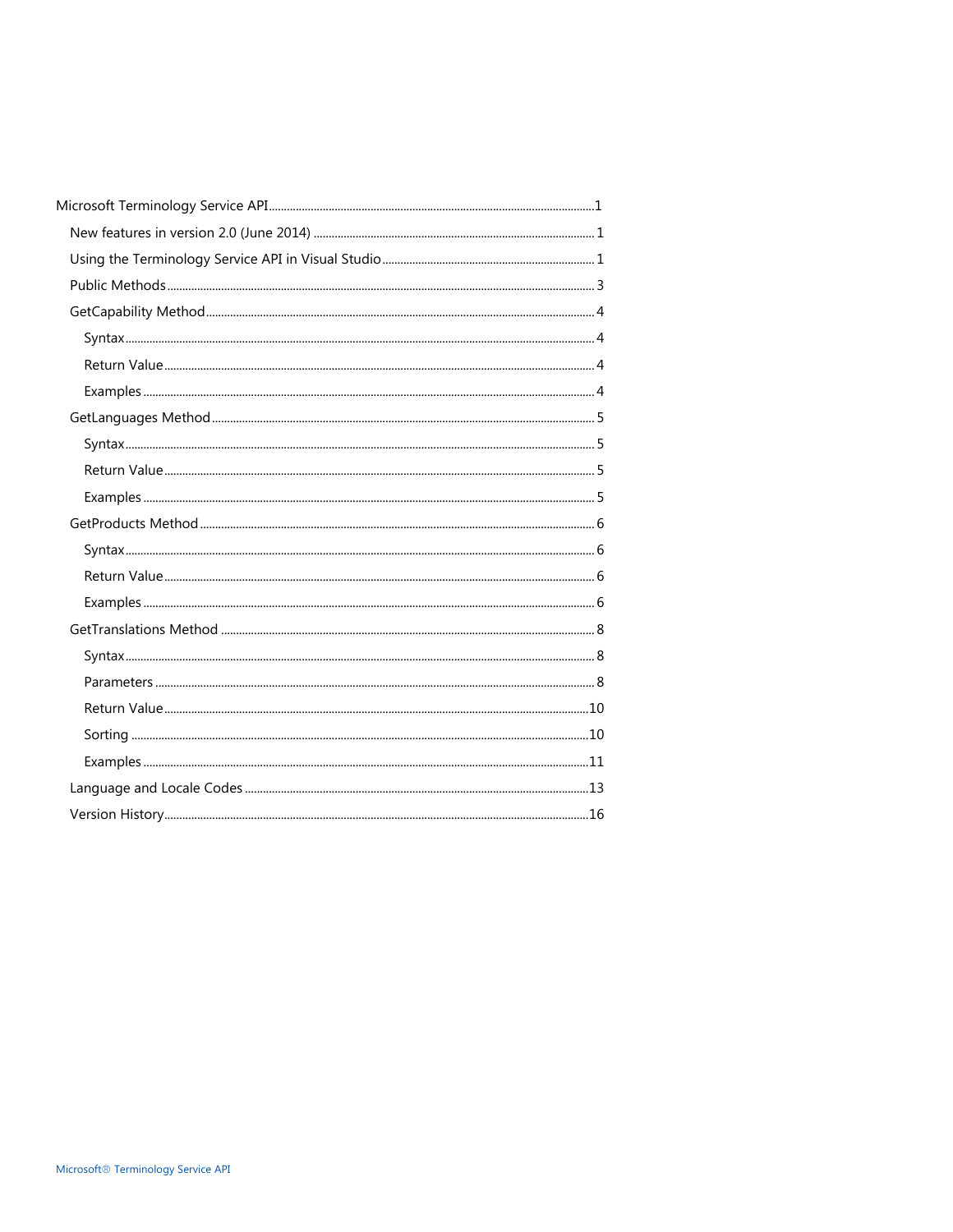## <span id="page-2-0"></span>Microsoft Terminology Service API

The Microsoft Terminology Service API allows applications to look up terminology translations and user-interface translations from actual Microsoft products. The Terminology Service API is provided as a SOAP API, and it can be used with any technology capable of creating SOAP requests and parsing SOAP responses.

#### <span id="page-2-1"></span>**New features in version 2.0 (June 2014)**

There are several new features provided in the version 2.0 release of the Microsoft Terminology Web Service. These features are:

- Support for "any to any" language translation searches. In previous versions of the API, searching was restricted to either en-us to a target language, or to en-us from a source language. You can now search from any language to any language.
- The ability to filter your search with string case and hotkey sensitivity. A new parameter in the GetTranslations method allows you to specify the sensitivity level.

Although the GetTranslations method signature has an added parameter, existing client code will remain compatible and will not break existing programs. To take advantage of the new features, however, applications will need to regenerate their client proxy to retrieve the new method signature.

#### <span id="page-2-2"></span>**Using the Terminology Service API in Visual Studio**

You can add the Terminology Service API as a Windows® Communication Foundation (WCF) service reference to a Microsoft Visual Studio® project so that SOAP requests and responses are handled automatically for your application. Here are the general steps for adding a service reference to a Visual Studio 2012 project:

- 1. Ensure that your Visual Studio project is configured to use the Microsoft .NET 3.5 Framework, .NET Framework 4, or .NET Framework 4.5. If not, you will have to add a web reference instead of a WCF service reference.
- 2. Right-click the project, and then select **Add Service Reference**.
- 3. Enter the URL *http://api.terminology.microsoft.com/Terminology.svc* into the **Address** field, and then click **Go**. A SOAP service should appear in the **Services** list.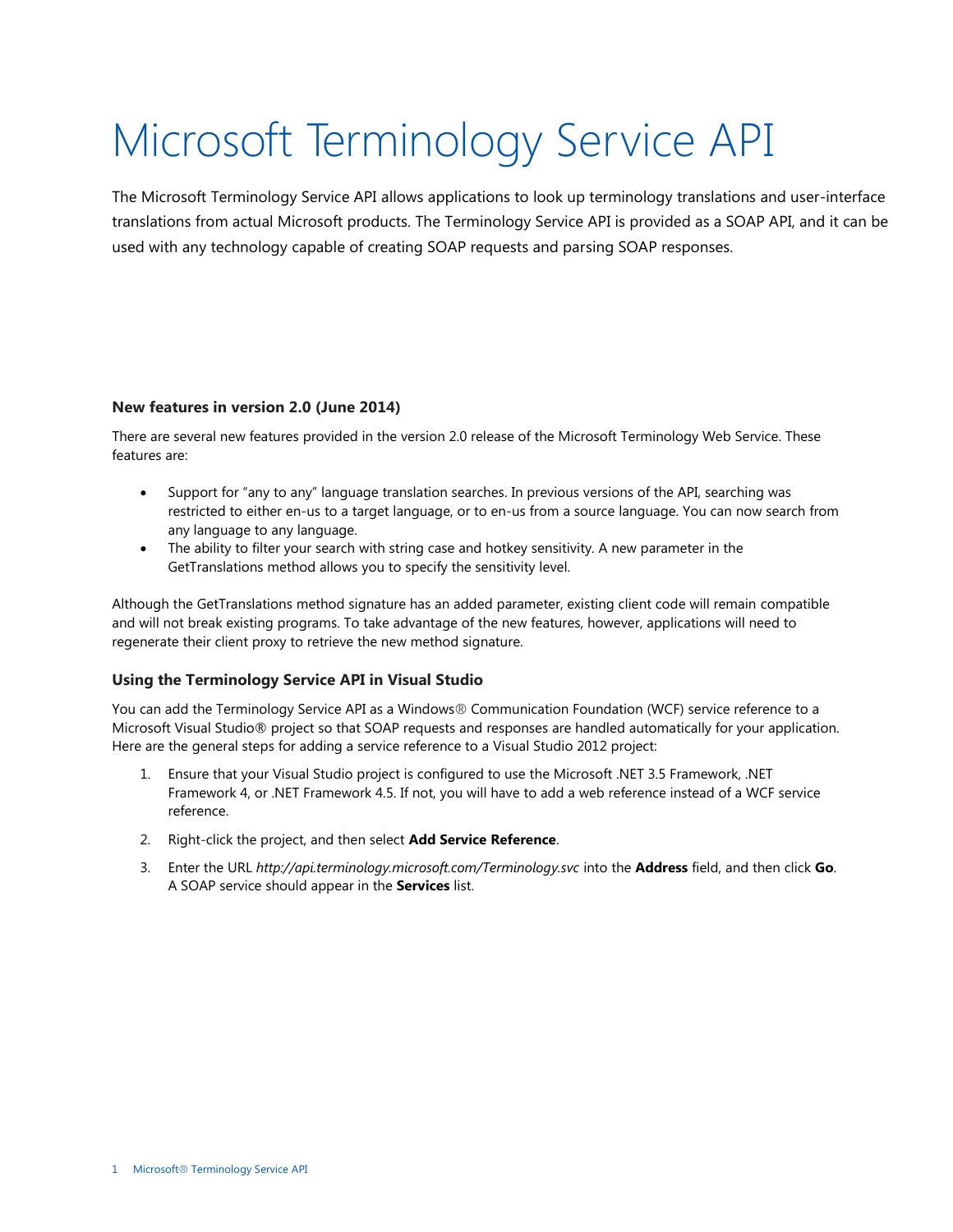4. Set the 'TerminologyService' in the **Namespace** box, and then click **OK**. Client proxy classes are added to the project.

|                                                                                                                           | Add Service Reference                                                                                               | っ               | × |
|---------------------------------------------------------------------------------------------------------------------------|---------------------------------------------------------------------------------------------------------------------|-----------------|---|
| services, click Discover.<br><b>Address:</b>                                                                              | To see a list of available services on a specific server, enter a service URL and click Go. To browse for available |                 |   |
|                                                                                                                           | http://api.terminology.microsoft.com/Terminology.svc<br>Go<br>v                                                     | <b>Discover</b> |   |
| Services:                                                                                                                 | Operations:                                                                                                         |                 |   |
| <b>⊙</b> : <b>D</b> Terminology                                                                                           | Select a service contract to view its operations.                                                                   |                 |   |
| 1 service(s) found at address 'http://api.terminology.microsoft.com/Terminology.svc'.<br>Namespace:<br>TerminologyService |                                                                                                                     |                 |   |
| Advanced                                                                                                                  | OK                                                                                                                  | Cancel          |   |

5. Now you can create an instance of the **TerminologyClient** proxy class in the **TerminologyService** namespace to call methods of the SOAP API.

| - C#                                                                                          |  |
|-----------------------------------------------------------------------------------------------|--|
| TerminologyService.TerminologyClient service = new<br>TerminologyService.TerminologyClient(); |  |

6. After creating an instance of the TerminologyClient proxy class, you can call its GetTranslations method to retrieve translations. A simple example of calling GetTranslations is illustrated in the following code snippet:

| C#                                                                                                                                   |
|--------------------------------------------------------------------------------------------------------------------------------------|
| using System;<br>using SampleApplication.TerminologyService;                                                                         |
| namespace SampleApplication<br>class Program                                                                                         |
| static void Main(string[] args)                                                                                                      |
| // Create a collection to define the desired sources of translations                                                                 |
| TranslationSources translationSources = new TranslationSources() $\theta$<br>{TranslationSource.Terms, TranslationSource.UiStrings}; |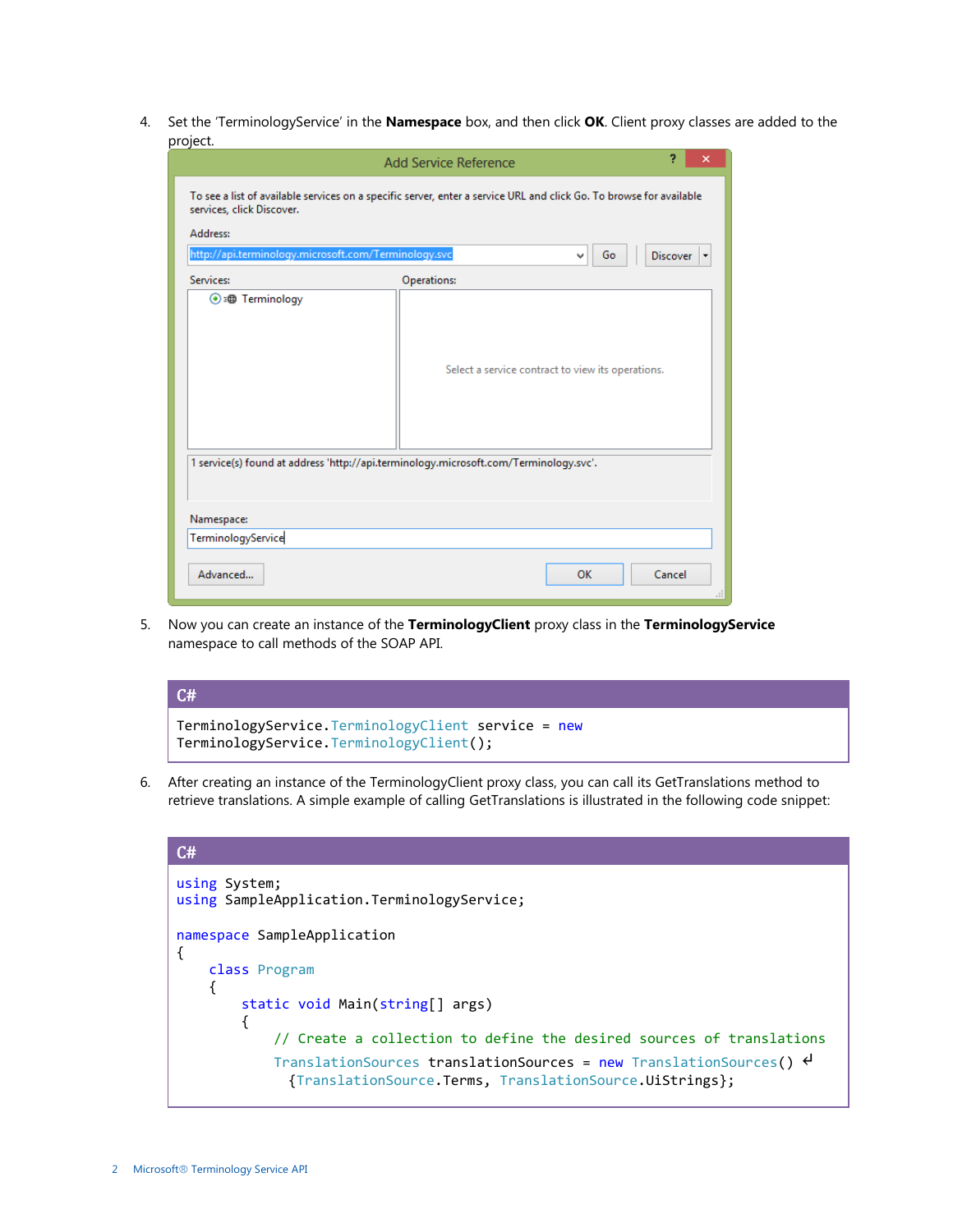```
 // Create the proxy for the Terminology Service SOAP client
             TerminologyClient service = new
TerminologyService.TerminologyClient();
             // Call GetTranslations to get the results
            Matches results = service.GetTranslations("start button", "en-us", 
"es-es", ↵
             SearchOperator.Contains, translationSources, false, 20, true,
null);
             // Use the results
            foreach (Match match in results)
\{ Console.WriteLine(match.OriginalText);
                Console.WriteLine(match.Translations[0].TranslatedText);
 }
        }
    }
}
```
#### <span id="page-4-0"></span>**Public Methods**

The following public methods are available in the Terminology Service API:

- **GetCapability**
- **GetLanguages**
- **GetProducts**
- **GetTranslations**

Each method is covered in more detail on the subsequent pages.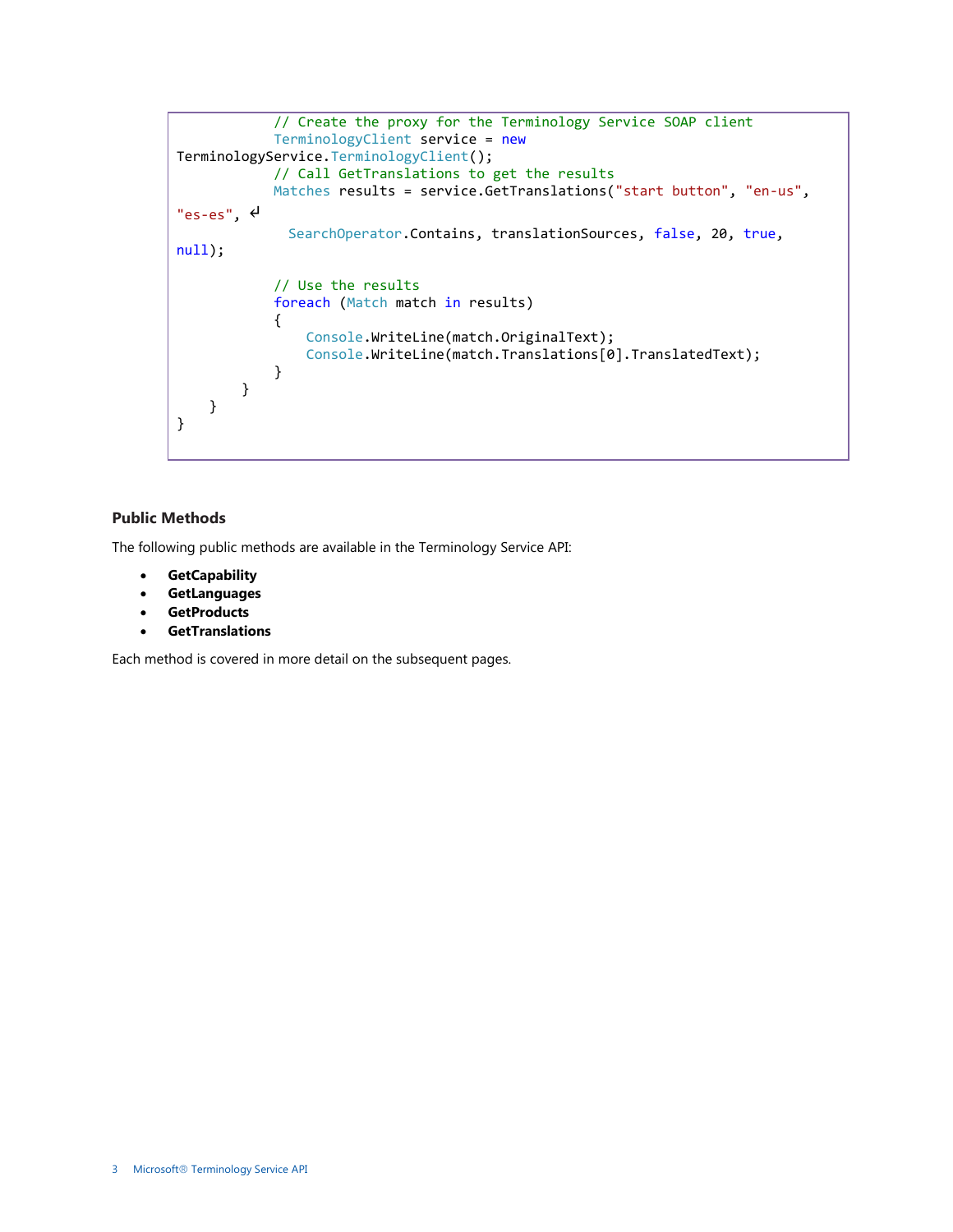#### <span id="page-5-0"></span>**GetCapability Method**

The **GetCapability** method returns an object that defines the capabilities of the current version of the Terminology Service API. For example, it allows checking whether the API supports a reverse translation from a target language to English (United States).

#### <span id="page-5-1"></span>Syntax

### $C#$ Capability GetCapability();

#### <span id="page-5-2"></span>Return Value

Type: TerminologyService.Capability

A **Capability** object with the following properties:

| Property                 | <b>Description</b>                                                                                                                                         |
|--------------------------|------------------------------------------------------------------------------------------------------------------------------------------------------------|
| SupportsEnUsToAny        | If true, GetTranslations supports translating en-us text to any other language returned<br>by the GetLanguages method.                                     |
| <b>SupportsAnyToEnUs</b> | If true, GetTranslations supports translating to en-us from any other language returned<br>by the GetLanguages method.                                     |
| <b>SupportsAnyToAny</b>  | If true, GetTranslations supports translating from any language to any other language,<br>provided both languages are returned by the GetLanguages method. |

#### <span id="page-5-3"></span>Examples

| C#                                                                                                                   |
|----------------------------------------------------------------------------------------------------------------------|
| // Create the proxy for the Terminology Service SOAP client                                                          |
| TerminologyClient service = new TerminologyService.TerminologyClient();                                              |
| // Call GetCapability                                                                                                |
| Capability capability = service.GetCapability();                                                                     |
| Console.WriteLine("Can the service translate from any language to any other language? "                              |
| + capability.SupportsAnyToAny);                                                                                      |
| Console.WriteLine("Can the service translate from any language to en-us? " +                                         |
| capability.SupportsAnyToEnUs);                                                                                       |
| Console.WriteLine("Can the service translate from en-us to any other language? " +<br>capability.SupportsEnUsToAny); |

#### SOAP Request

```
<soapenv:Envelope xmlns:soapenv="http://schemas.xmlsoap.org/soap/envelope/"
      xmlns="http://api.terminology.microsoft.com/terminology">
  <soapenv:Header/>
  <soapenv:Body>
    <GetCapability/>
  </soapenv:Body>
</soapenv:Envelope>
```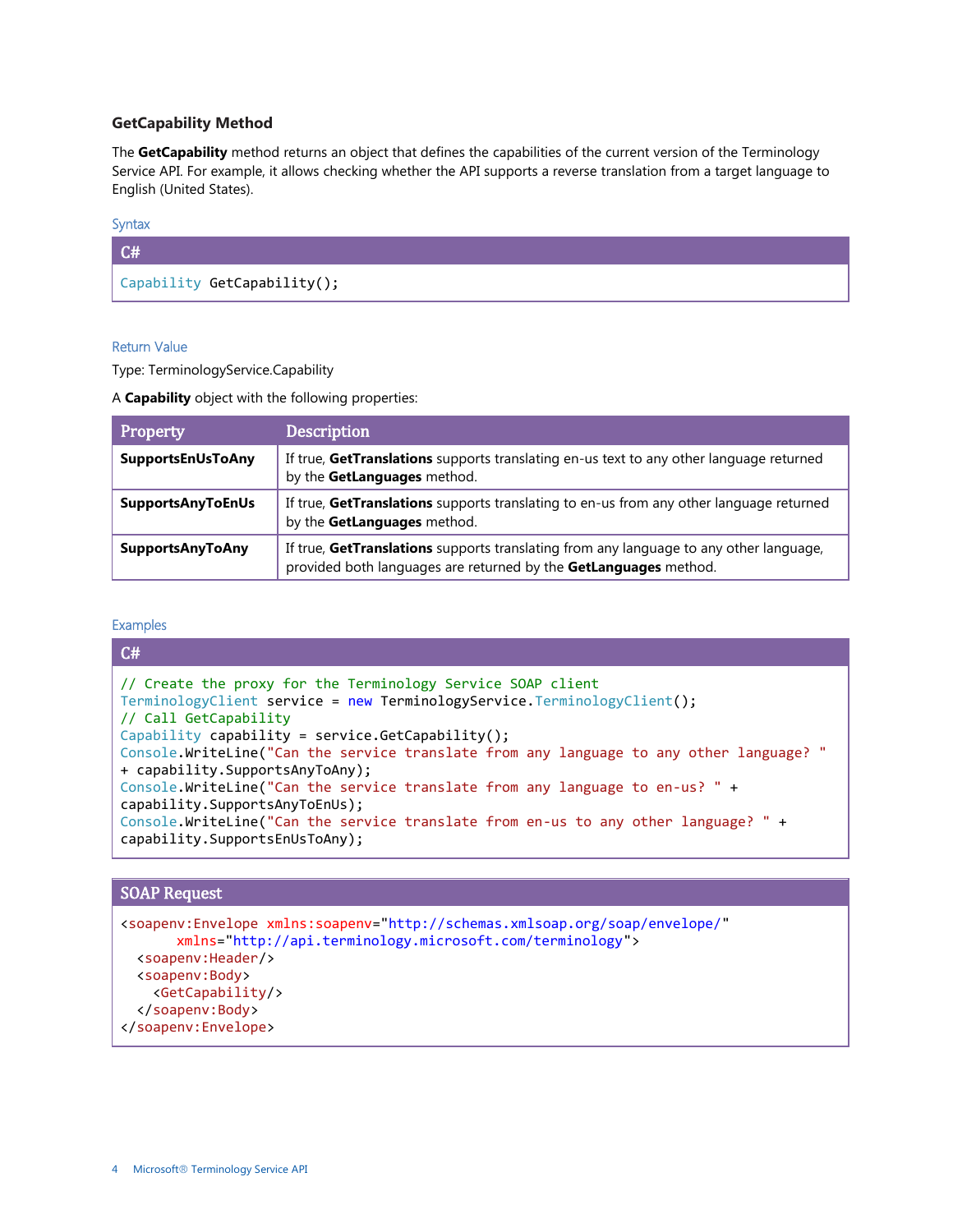#### <span id="page-6-0"></span>**GetLanguages Method**

<span id="page-6-1"></span>The **GetLanguages** method returns the list of language codes supported by the Terminology Service API.

| × |  |
|---|--|

| $\mathcal{C}$             |  |
|---------------------------|--|
| Languages GetLanguages(); |  |

#### <span id="page-6-2"></span>Return Value

Type: TerminologyService.Languages

This method is a **Languages** collection of **Language** objects. A **Language** object consists of the following property:

| <b>Property</b> | <b>Description</b>                                                                                                             |
|-----------------|--------------------------------------------------------------------------------------------------------------------------------|
| Code            | The language code (for example, en-us, es-es) that can be used as a "to" or "from"<br>parameter on the GetTranslations method. |

<span id="page-6-3"></span>Examples

C#

```
// Create the proxy for the Terminology Service SOAP client
TerminologyClient service = new TerminologyService.TerminologyClient();
// Call GetLanguages
Languages languages = service.GetLanguages();
// Use the results
foreach (Language language in languages)
{
     Console.WriteLine(language.Code);
}
```
#### SOAP Request

```
<soapenv:Envelope xmlns:soapenv="http://schemas.xmlsoap.org/soap/envelope/"
      xmlns="http://api.terminology.microsoft.com/terminology">
  <soapenv:Header/>
  <soapenv:Body>
    <GetLanguages/>
  </soapenv:Body>
</soapenv:Envelope>
```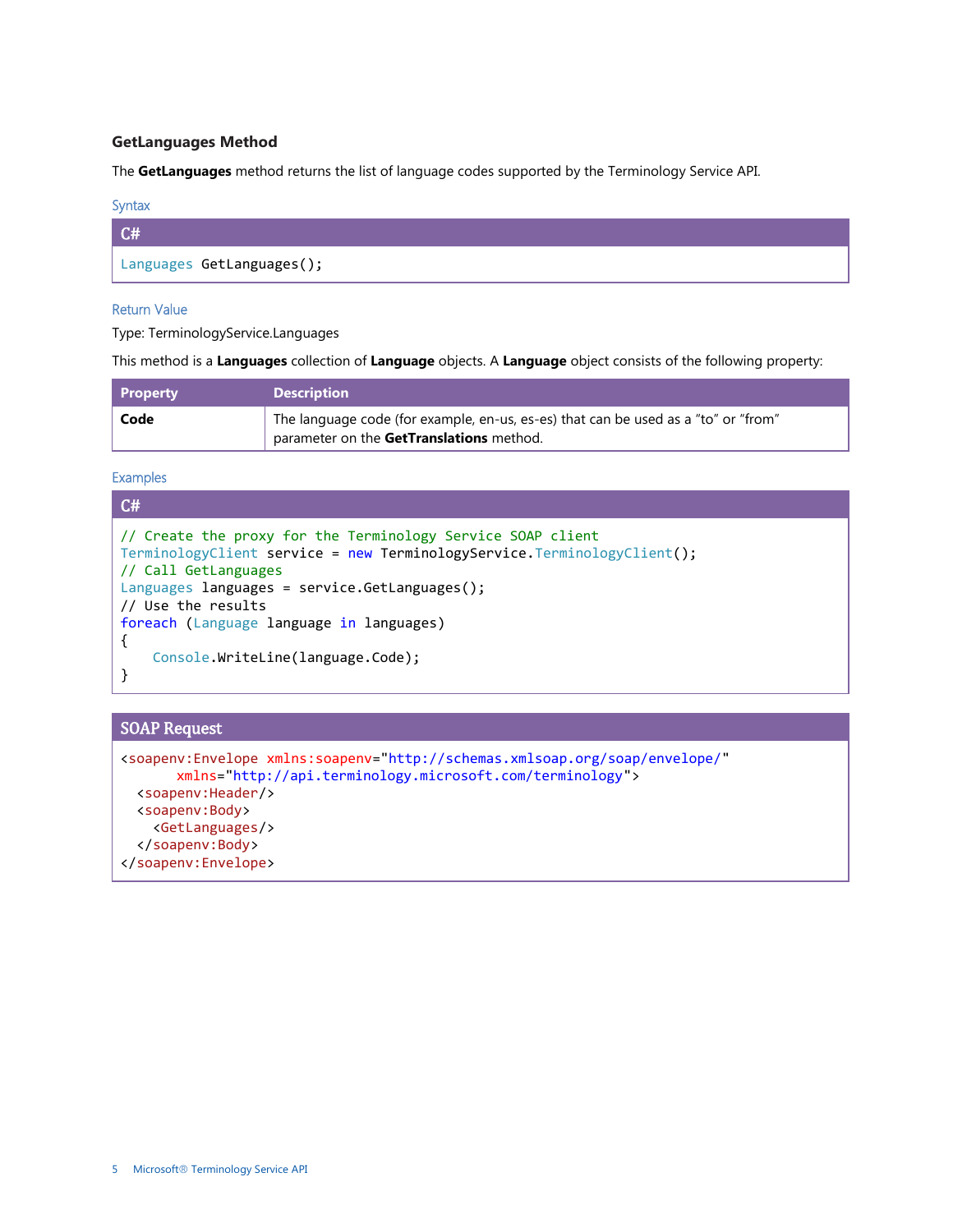#### <span id="page-7-0"></span>**GetProducts Method**

The **GetProducts** method returns the list of Microsoft products and versions for which this Terminology Service API provides user-interface translations.

#### <span id="page-7-1"></span>Syntax

| $ $ C# $ $              |  |
|-------------------------|--|
| Products GetProducts(); |  |

#### <span id="page-7-2"></span>Return Value

Type: TerminologyService.Products

This method is a **Products** collection of **Product** objects. A **Product** object consists of the following properties:

| <b>Property</b> | <b>Description</b>                                                                                                                                                |
|-----------------|-------------------------------------------------------------------------------------------------------------------------------------------------------------------|
| <b>Name</b>     | The name of the Microsoft product (such as Windows).                                                                                                              |
| <b>Versions</b> | A Versions collection of Version objects, representing the versions of the product for<br>which the Terminology Service API provides user-interface translations. |

#### A **Version** object consists of the following property:

| <b>Property</b> | <b>Description</b>                                                                   |
|-----------------|--------------------------------------------------------------------------------------|
| <b>Name</b>     | The name of the Microsoft product version (for example, Windows 7 or Windows Vista). |

#### <span id="page-7-3"></span>Examples

```
C# 
// Create the proxy for the Terminology Service SOAP client
TerminologyClient service = new TerminologyService.TerminologyClient();
// Call GetProducts
Products products = service.GetProducts();
// Use the results
foreach (Product product in products)
{
     Console.WriteLine(product.Name);
     foreach (TerminologyService.Version version in product.Versions)
     {
         Console.WriteLine("\t" + version.Name);
     }
}
```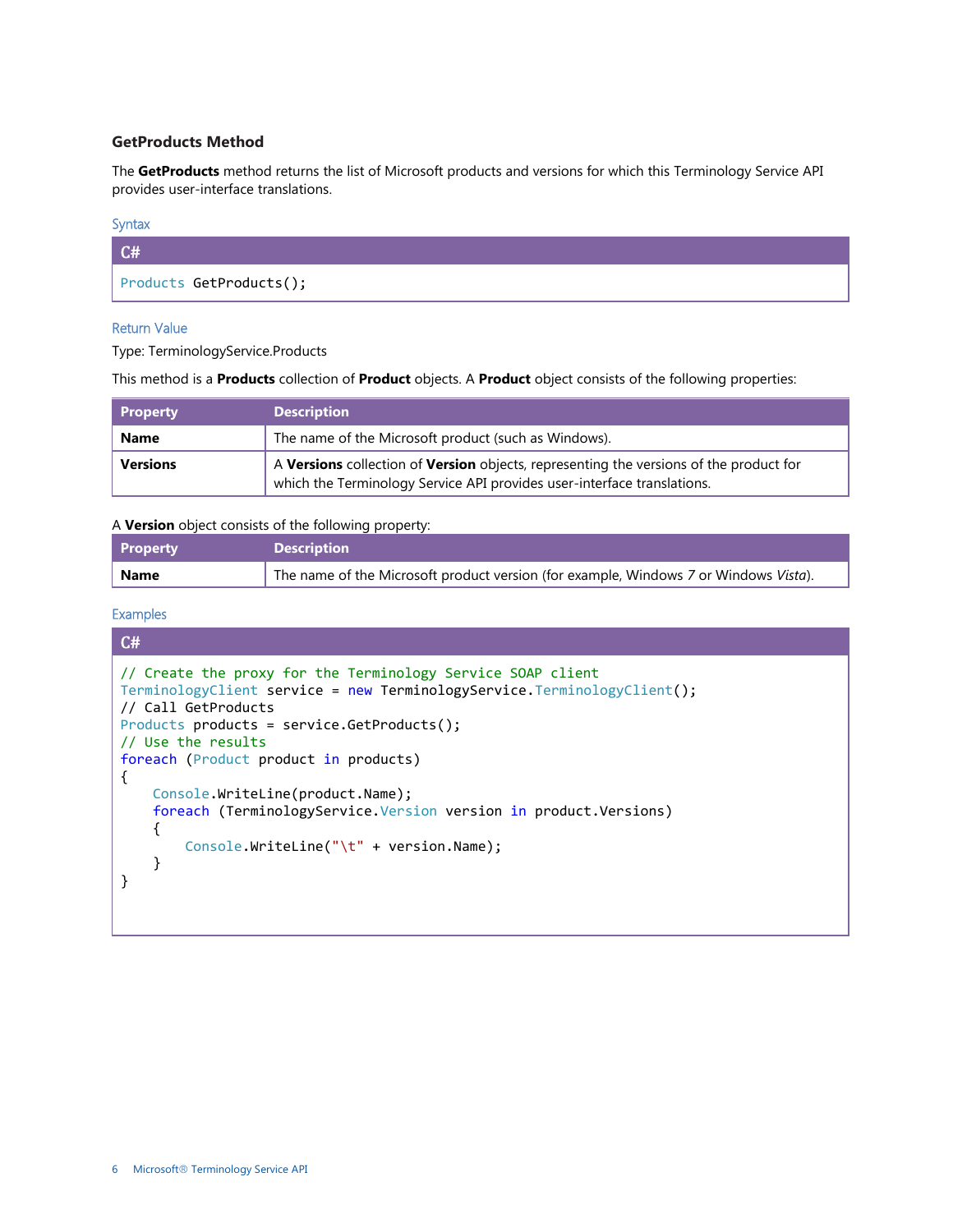SOAP Request <soapenv:Envelope xmlns:soapenv="http://schemas.xmlsoap.org/soap/envelope/" xmlns="http://api.terminology.microsoft.com/terminology"> <soapenv:Header/> <soapenv:Body> <GetProducts/> </soapenv:Body> </soapenv:Envelope>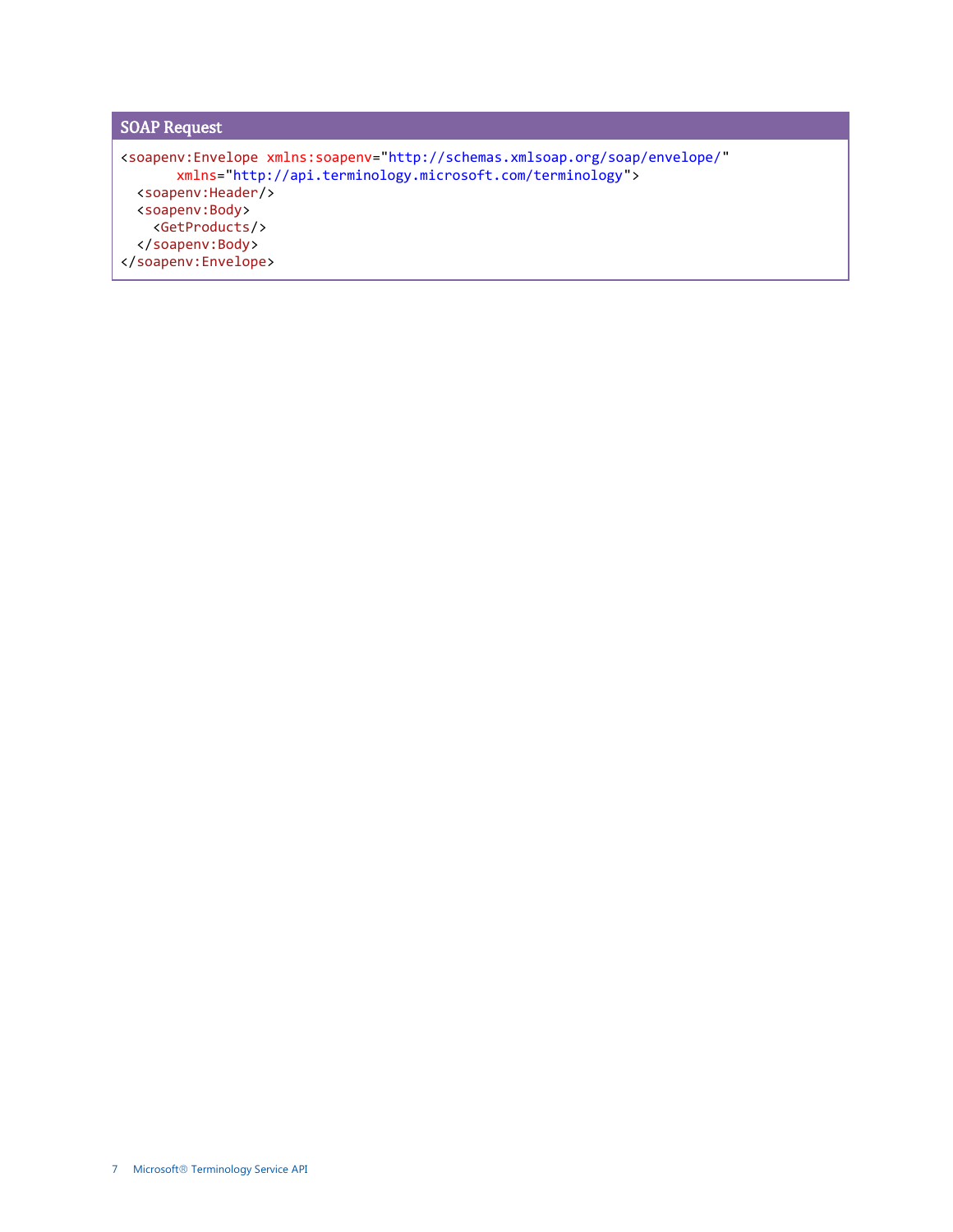#### <span id="page-9-0"></span>**GetTranslations Method**

The **GetTranslations** method returns a list of translations for the given text by searching actual Microsoft product translations and Microsoft terminology glossaries.

#### <span id="page-9-1"></span>Syntax

| C#                                                                                                                                                                                                            |  |
|---------------------------------------------------------------------------------------------------------------------------------------------------------------------------------------------------------------|--|
| Matches GetTranslations(string text, string from, string to, SearchOperator<br>searchOperator, TranslationSources sources, bool? unique, int maxTranslations, bool<br>includeDefinitions, Products products); |  |

| <b>Parameter</b> | <b>Description</b>                                                                                                                                            |                                                                                                                                                                                                                                                                                           |
|------------------|---------------------------------------------------------------------------------------------------------------------------------------------------------------|-------------------------------------------------------------------------------------------------------------------------------------------------------------------------------------------------------------------------------------------------------------------------------------------|
| text             | Required. A string representing the text to translate.                                                                                                        |                                                                                                                                                                                                                                                                                           |
| from             |                                                                                                                                                               | Required. A string representing the language code of the provided text. The language<br>codes used for this parameter must be a language code returned by GetLanguages.                                                                                                                   |
| to               | GetLanguages.<br>"en-us." In version 2.0, this restriction no longer applies.                                                                                 | Required. A string representing the language code in to which to translate the text. The<br>language codes used for this parameter must be a language code returned by<br>In version 1.0 of the Terminology Service API, either the from or the to parameter must be                      |
| sensitivity      | New in version 2.0<br>Optional. A SearchStringComparison enum value representing the sensitivity to filter<br>results. The value can be one of the following: |                                                                                                                                                                                                                                                                                           |
|                  | <b>CaseInsensitive</b>                                                                                                                                        | (default) Return translations in which the "from" text<br>searched disregards the case of the text. A search for<br>"Cat" would return both:<br>"Cat"<br>and<br>"cat"                                                                                                                     |
|                  | <b>CaseSensitive</b>                                                                                                                                          | Return translations in which the "from" text searched<br>takes the case of the text into account. Only results<br>matching the case of the "from" are returned. A search for<br>"Cat" would return:<br>"Cat"<br>but not:<br>"cat"                                                         |
|                  | HotKeyAndCaseSensitive                                                                                                                                        | Return translations in which the "from" text searched<br>takes the case of the text into account, along with any<br>hotkeys in the string. Only results matching the case of<br>the "from" are returned. A search for "&Cat" would return:<br>"&Cat"<br>but not:<br>"&cat"<br>or<br>"Cat" |

<span id="page-9-2"></span>Parameters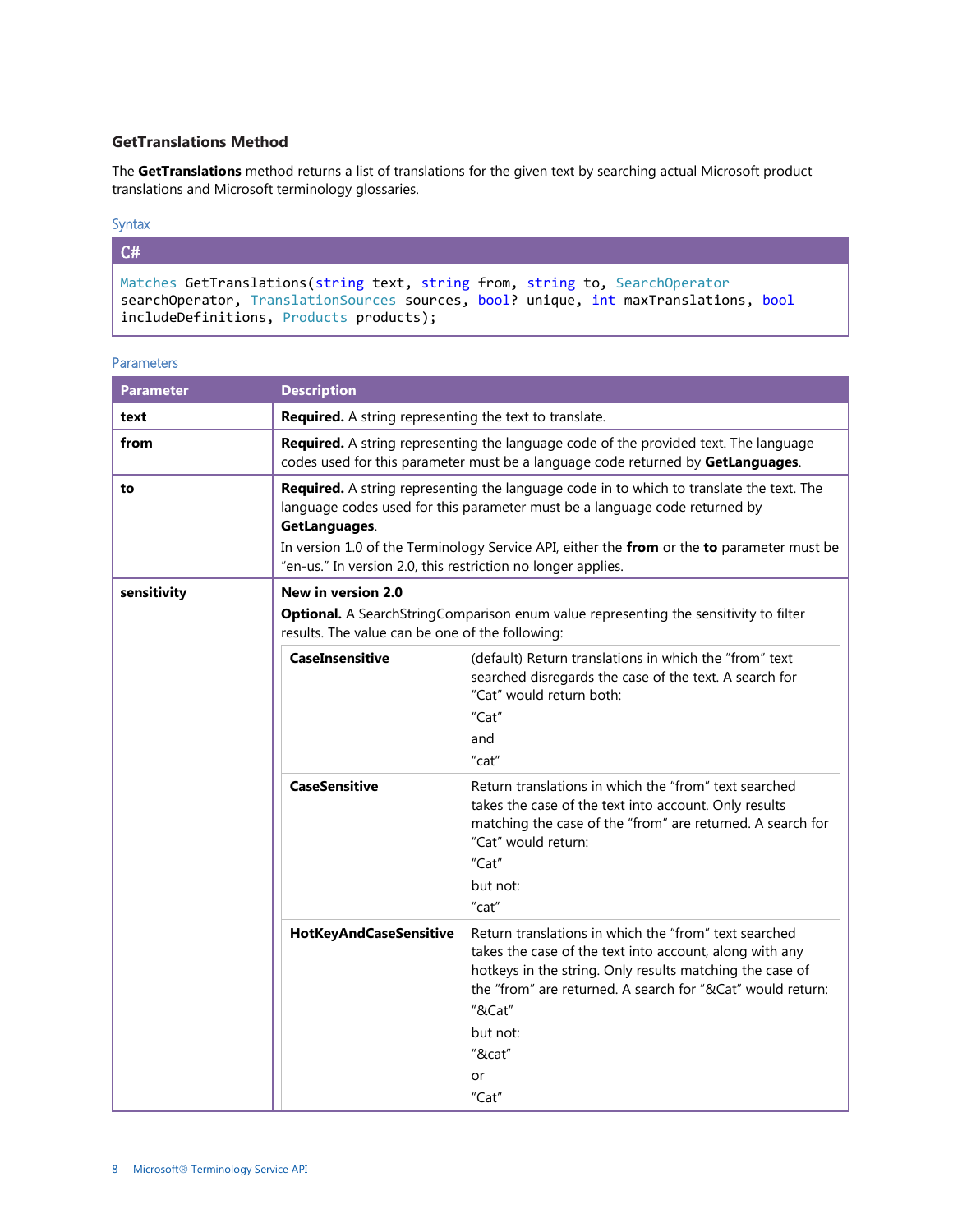| <b>Parameter</b>          | <b>Description</b>                                                                                                                  |                                                                                                                                                                                                  |  |
|---------------------------|-------------------------------------------------------------------------------------------------------------------------------------|--------------------------------------------------------------------------------------------------------------------------------------------------------------------------------------------------|--|
| operator                  | <b>Optional.</b> A SearchOperator enum value representing the type of matching operation to                                         |                                                                                                                                                                                                  |  |
|                           | use. The value can be one of the following:                                                                                         |                                                                                                                                                                                                  |  |
|                           | <b>Exact</b>                                                                                                                        | Return translations in which the provided text has an exact match to the<br>translation pair's "from" text (that is, Match.OriginalText).                                                        |  |
|                           | <b>Contains</b>                                                                                                                     | Return translations in which the "from" text contains the provided<br>translation text.                                                                                                          |  |
|                           | AnyWord                                                                                                                             | Return translations in which the "from" text contains any word in the<br>provided translation text. This means that a search for:                                                                |  |
|                           |                                                                                                                                     | "Lorem rutrum risus quis nulla ullamcorper"                                                                                                                                                      |  |
|                           |                                                                                                                                     | Can even result in the hit:                                                                                                                                                                      |  |
|                           |                                                                                                                                     | "Lorem ipsum dolor sit amet, {0}, consectetur adipiscing elit"                                                                                                                                   |  |
|                           |                                                                                                                                     | Notice that there is only one word that matches. However, realize that<br>results with more matching words will be ranked higher. A one word<br>match isn't likely to be in the top results.     |  |
|                           |                                                                                                                                     | Note: If this parameter is not provided, the Exact operator is used. Even though this                                                                                                            |  |
|                           | require it.                                                                                                                         | parameter is not required in a SOAP request, a proxy class generated by Visual Studio will                                                                                                       |  |
| source                    |                                                                                                                                     | Required. A TranslationSources type collection representing the sources in which to<br>search for a translation. The collection must contain one or more of the following                        |  |
|                           |                                                                                                                                     | TerminlogySource enum values:                                                                                                                                                                    |  |
|                           | <b>Terms</b>                                                                                                                        | If provided, Microsoft terminology collections are searched.                                                                                                                                     |  |
|                           | <b>UiStrings</b>                                                                                                                    | If provided, Microsoft product strings are searched for translations.                                                                                                                            |  |
|                           |                                                                                                                                     |                                                                                                                                                                                                  |  |
| unique                    |                                                                                                                                     | <b>Optional.</b> A nullable bool indicating whether or not only unique (that is, distinct)                                                                                                       |  |
|                           |                                                                                                                                     | translations should be returned. If true is specified, the results are aggregated so that each<br>distinct translation only appears once. If false is specified, the results are not aggregated, |  |
|                           |                                                                                                                                     | but each instance is returned. If null is provided or if this parameter is omitted from the                                                                                                      |  |
|                           |                                                                                                                                     | SOAP request, the default value is true.                                                                                                                                                         |  |
| maxTranslations           |                                                                                                                                     | Optional. An int representing the maximum number of translations to return. The                                                                                                                  |  |
|                           | maximum allowed value is 20. If this parameter is omitted from the SOAP request, the                                                |                                                                                                                                                                                                  |  |
|                           | default value, 1, is used.                                                                                                          |                                                                                                                                                                                                  |  |
| <b>includeDefinitions</b> |                                                                                                                                     | Optional. A bool indicating whether or not to include term definitions. If true, definitions                                                                                                     |  |
|                           |                                                                                                                                     | are returned for the terms in the result set (if available in the data source). If unique is                                                                                                     |  |
|                           |                                                                                                                                     | specified as true, the first definition for each unique set of translation pairs is used. If this                                                                                                |  |
|                           |                                                                                                                                     | parameter is omitted from the SOAP request, the default value, false, is used.                                                                                                                   |  |
| products                  |                                                                                                                                     | <b>Optional. A Products</b> collection representing the products and product versions for which                                                                                                  |  |
|                           |                                                                                                                                     | to filter the search results. Each Product entity in the collection may include a Versions                                                                                                       |  |
|                           | collection to further restrict the results for that product. Valid products and versions are<br>returned by the GetProducts method. |                                                                                                                                                                                                  |  |
|                           |                                                                                                                                     | If this parameter is omitted from the SOAP request or if the parameter is set to null, results                                                                                                   |  |
|                           | are not filtered by products and versions.                                                                                          |                                                                                                                                                                                                  |  |
|                           | If the Versions collection for a product is null or empty, results matching the product are<br>not filtered by version.             |                                                                                                                                                                                                  |  |
|                           |                                                                                                                                     | When the products parameter is provided, the search only includes items from the                                                                                                                 |  |
|                           |                                                                                                                                     | <b>UiStrings</b> source of translations.                                                                                                                                                         |  |

**Note:** Even though the optional parameters listed are optional in the SOAP request, a WCF proxy generated by Visual Studio will not create these parameters as C# optional parameters.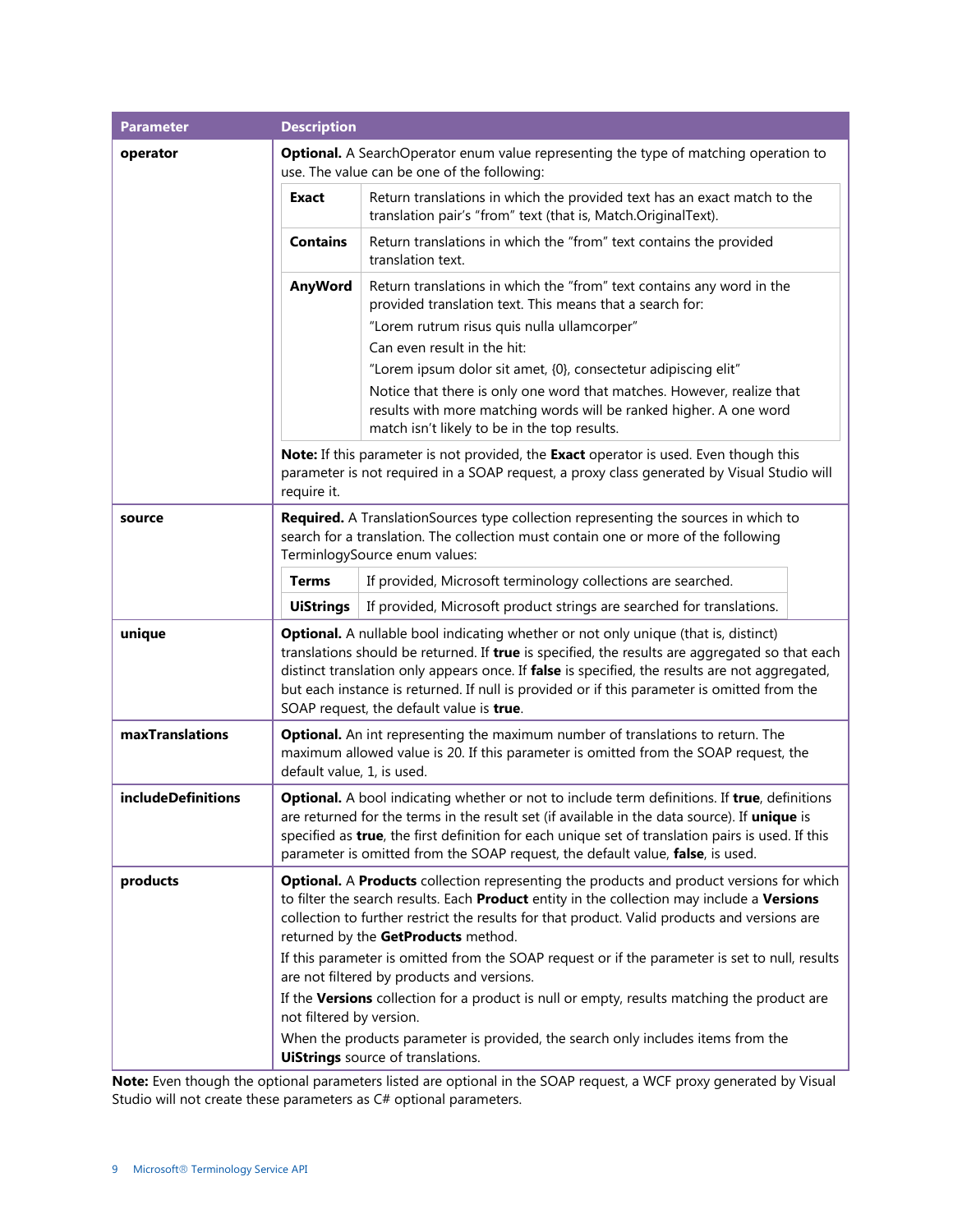#### <span id="page-11-0"></span>Return Value

#### Type: TerminologyService.Matches

This method is a **Matches** collection of **Match** objects. A **Match** object consists of the following properties used to represent a translation pair, and to define where the translation pair comes from.

| <b>Property</b>       | <b>Description</b>                                                                                                                                                                                                                                                 |                                                                                                                                                                                                                                                                                                                                                                                                                                                       |  |
|-----------------------|--------------------------------------------------------------------------------------------------------------------------------------------------------------------------------------------------------------------------------------------------------------------|-------------------------------------------------------------------------------------------------------------------------------------------------------------------------------------------------------------------------------------------------------------------------------------------------------------------------------------------------------------------------------------------------------------------------------------------------------|--|
| <b>OriginalText</b>   | The from text version of the translation pair. If the Contains operator is used, this text<br>may be different than the input translation text. Additionally, even if the Exact operator is<br>used, there may be differences in punctuation and character casing. |                                                                                                                                                                                                                                                                                                                                                                                                                                                       |  |
| <b>Translations</b>   | A Translations type collection of Translation objects. In version 1, this collection only<br>contains one entry. In future versions, the API may support returning more than one<br>language translation at a time.                                                |                                                                                                                                                                                                                                                                                                                                                                                                                                                       |  |
| Count                 |                                                                                                                                                                                                                                                                    | This property specifies how many matches with the same Original Text and<br><b>Translated Text</b> are in the combined data sources.                                                                                                                                                                                                                                                                                                                  |  |
| ConfidenceLevel       |                                                                                                                                                                                                                                                                    | An int representing the translation confidence level, between the value of 0 and 100. The<br>value is set according to the following rules:                                                                                                                                                                                                                                                                                                           |  |
|                       | $\bullet$<br>$\bullet$<br>50.                                                                                                                                                                                                                                      | If the Original Text is an exact match of the input text, this value is 100.<br>Punctuation and text case are ignored when comparing the text.<br>If the Original Text is not an exact match, but contains the input text, this value is<br>If the operator parameter is set to Exact there is never a result with the<br><b>ConfidenceLevel</b> of 50, so this is only relevant if the API is called with the<br>operator parameter set to Contains. |  |
| Source                | A TranslationSource enum value indicating the source of this match. This value is only<br>provided if the unique parameter is false. It can be one of the following values:                                                                                        |                                                                                                                                                                                                                                                                                                                                                                                                                                                       |  |
|                       | <b>Terms</b>                                                                                                                                                                                                                                                       | Microsoft terminology collections.                                                                                                                                                                                                                                                                                                                                                                                                                    |  |
|                       | <b>UiStrings</b>                                                                                                                                                                                                                                                   | Microsoft product string translations.                                                                                                                                                                                                                                                                                                                                                                                                                |  |
| Product               |                                                                                                                                                                                                                                                                    | A string representing the Microsoft product to which this translation belongs. This value is<br>only provided if the unique parameter is false, and if the Source of the match is UiStrings.                                                                                                                                                                                                                                                          |  |
| <b>ProductVersion</b> | <b>UiStrings.</b>                                                                                                                                                                                                                                                  | A string representing the Microsoft product version to which this translation belongs. This<br>value is only provided if the unique parameter is false, and if the Source of the match is                                                                                                                                                                                                                                                             |  |
| <b>Definition</b>     | matching term.                                                                                                                                                                                                                                                     | If the includeDefinitions parameter is provided, this string represents the definition of the                                                                                                                                                                                                                                                                                                                                                         |  |

A **Translation** object consists of the following properties:

| <b>Property</b>       | <b>Description</b>                                                       |
|-----------------------|--------------------------------------------------------------------------|
| Language              | A string representing the language code of the translation.              |
| <b>TranslatedText</b> | The translated text, in the language specified by the Language property. |

#### <span id="page-11-1"></span>Sorting

The sorting of the **Match** objects in the return value depends on the following rules:

- If the **unique** parameter is true, the **Match** objects are sorted in the following priority:
	- o **ConfidenceLevel** (descending)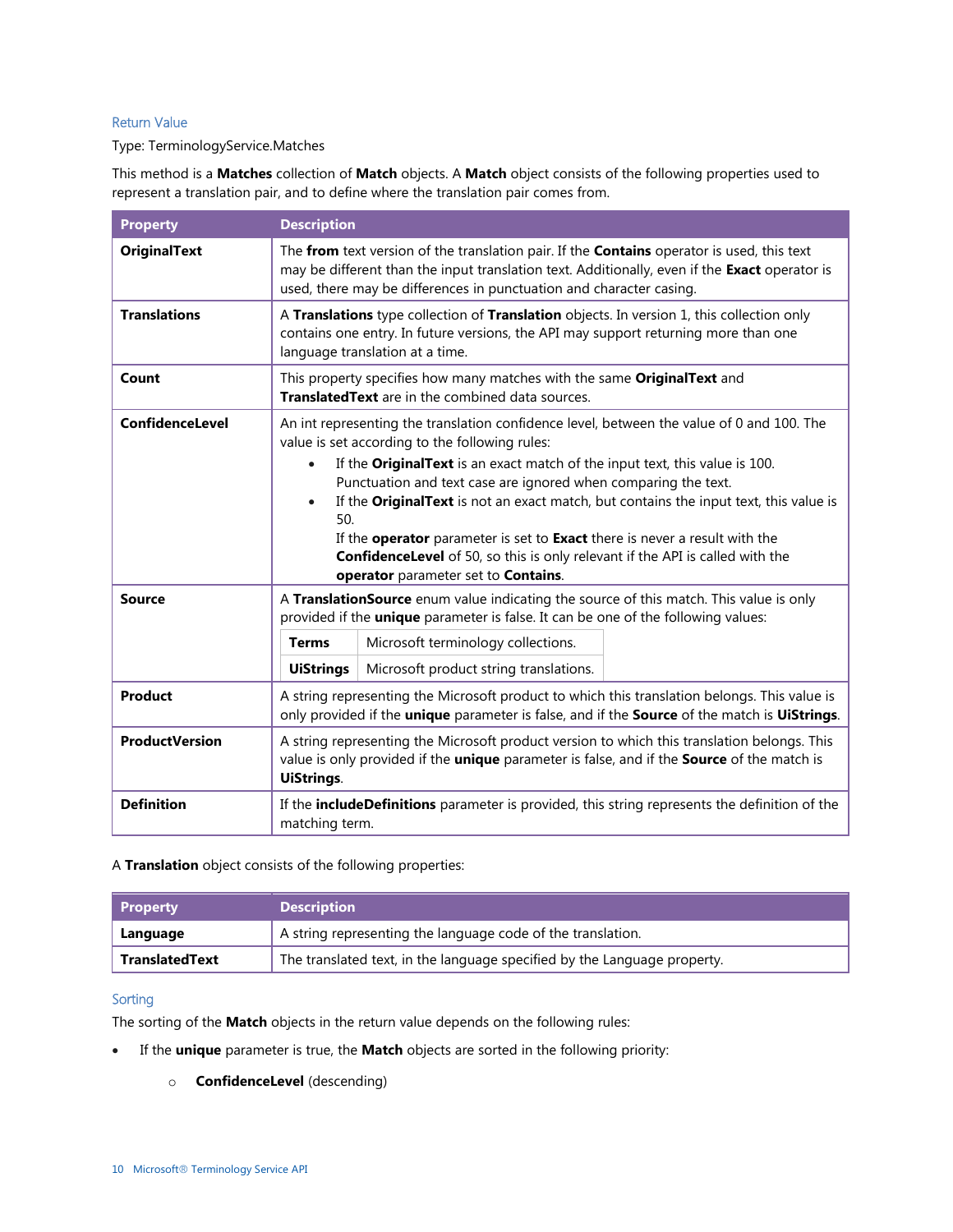- o **Count** (descending)
- If the **unique** parameter is false, the **Match** objects are sorted in the following priority:
	- o **Source** (**UiStrings** first)
	- o **Product** (ascending)
	- o **ProductVersion** (descending)
	- o **ConfidenceLevel** (descending)
	- o **Count** (descending)

**Note:** The top 20 results are determined first by making **ConfidenceLevel** the highest priority. After the top 20 are determined, the results are sorted by **Source**, **Product**, **ProductVersion**, **ConfidenceLevel**, and then **Count**.

<span id="page-12-0"></span>**Examples** 

```
C# 
// Create a collection to define the desired sources of translations
TranslationSources translationSources = new TranslationSources() { 
TranslationSource.UiStrings };
// Create a collection to define the desired products and versions from which to get the 
translations
Product word = new Product() { Name = "Windows" \};
word.Versions = new Versions() { new TerminologyService.Version() { Name = "Vista" },
new TerminologyService.Version() { Name = "7" } };
Products products = new Products() { word };
// Create the proxy for the Terminology Service SOAP client
TerminologyClient service = new TerminologyService.TerminologyClient();
// Call GetTranslations to get the results
Matches results = service.GetTranslations("start", "en-us", "es-es", 
SearchOperator.Contains, translationSources, false, 20, true, products);
// Use the results
foreach (Match match in results)
{
     Console.WriteLine();
     Console.WriteLine("OriginalText: {0}", match.OriginalText);
     Console.WriteLine("ConfidenceLevel: {0}", match.ConfidenceLevel);
     Console.WriteLine("Definition: {0}", match.Definition);
     Console.WriteLine("Count: {0}", match.Count);
     Console.WriteLine("Source: {0}", match.Source);
     Console.WriteLine("Product: {0}", match.Product);
     Console.WriteLine("ProductVersion: {0}", match.ProductVersion);
     Console.WriteLine("Translations");
     Console.WriteLine("____________");
     foreach (Translation translation in match.Translations)
     {
        Console.WriteLine("{0}: {1}", translation.Language, translation.TranslatedText);
     }
}
```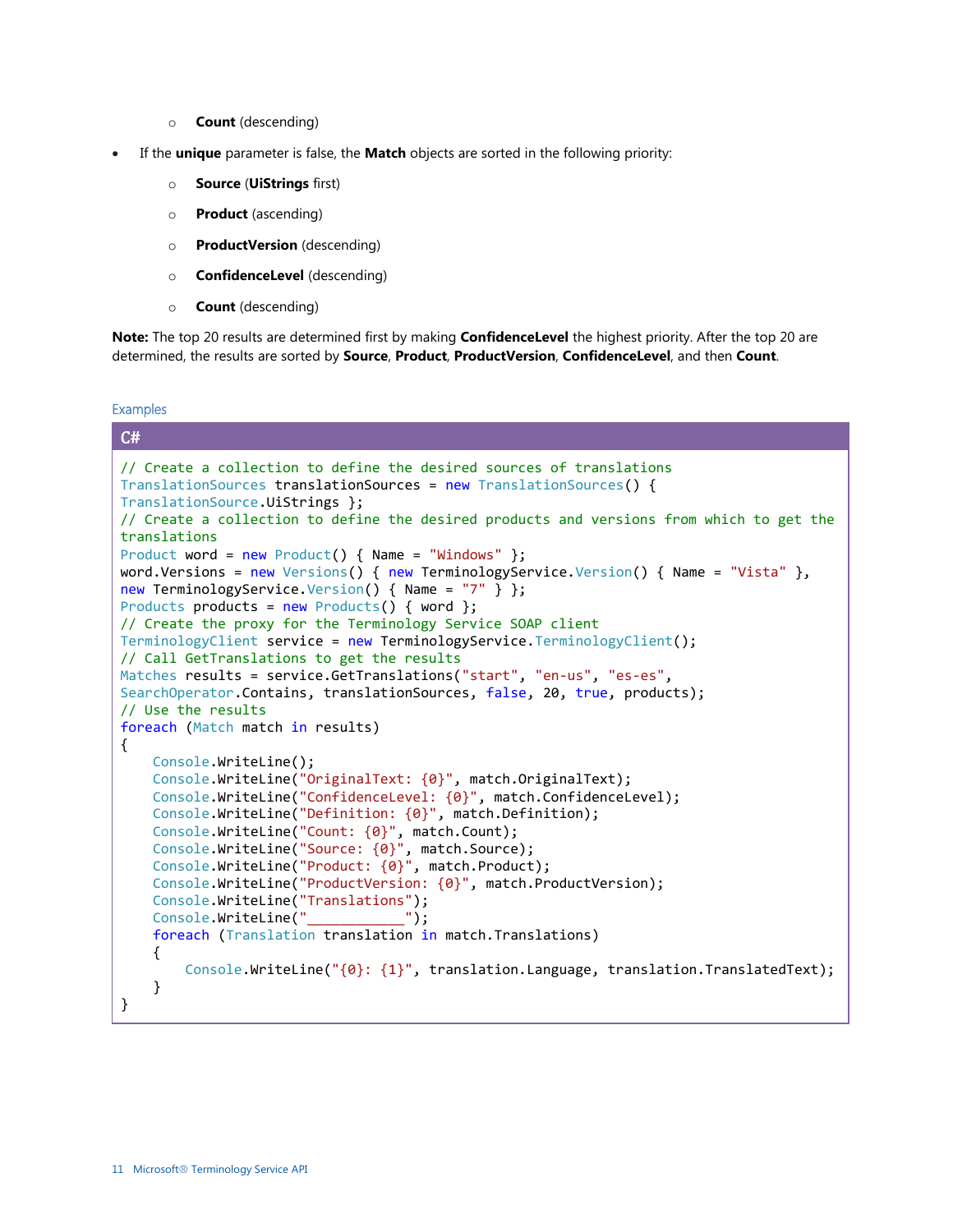```
SOAP Request
```

```
<soapenv:Envelope xmlns:soapenv="http://schemas.xmlsoap.org/soap/envelope/"
       xmlns="http://api.terminology.microsoft.com/terminology">
   <soapenv:Header/>
   <soapenv:Body>
     <GetTranslations>
      <text>start</text>
       <from>en-us</from>
       <to>es-es</to>
       <searchOperator>Contains</searchOperator>
       <sources>
         <TranslationSource>Terms</TranslationSource>
         <TranslationSource>UiStrings</TranslationSource>
       </sources>
       <unique>false</unique>
       <maxTranslations>20</maxTranslations>
       <includeDefinitions>true</includeDefinitions>
       <products>
         <Product>
           <Name>Windows</Name>
           <Versions>
             <Version>
               <Name>Vista</Name>
             </Version>
             <Version>
               <Name>7</Name>
             </Version>
           </Versions>
         </Product>
       </products>
     </GetTranslations>
   </soapenv:Body>
</soapenv:Envelope>
```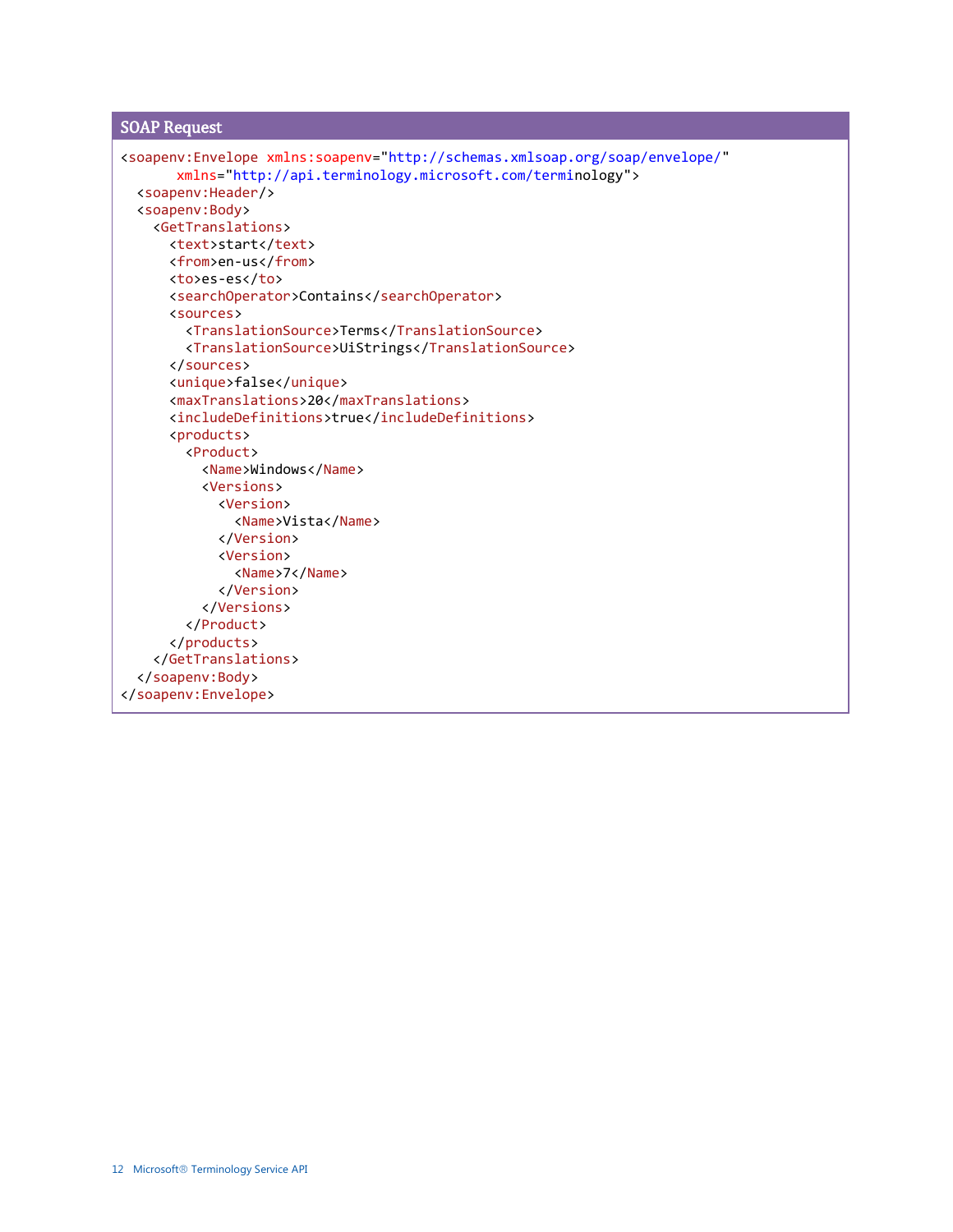#### <span id="page-14-0"></span>**Language and Locale Codes**

The **GetLanguages** method returns the list of language codes supported by the Terminology Service API. The following table shows the names of the languages and locales represented by the codes.

| <b>Language Code</b> | Language and country/region                |
|----------------------|--------------------------------------------|
| af-ZA                | Afrikaans (South Africa)                   |
| am-ET                | Amharic (Ethiopia)                         |
| ar-EG                | Arabic (Egypt)                             |
| ar-SA                | Arabic (Saudi Arabia)                      |
| as-IN                | Assamese (India)                           |
| az-Latn-AZ           | Azerbaijani (Latin, Azerbaijan)            |
| be-BY                | Belarusian (Belarus)                       |
| bg-BG                | Bulgarian (Bulgaria)                       |
| bn-BD                | Bangla (Bangladesh)                        |
| bn-IN                | Bangla (India)                             |
| bs-Cyrl-BA           | Bosnian (Cyrillic, Bosnia and Herzegovina) |
| bs-Latn-BA           | Bosnian (Latin, Bosnia and Herzegovina)    |
| ca-ES                | Catalan (Catalan)                          |
| ca-ES-valencia       | Valencian                                  |
| chr-cher-us          | Cherokee (USA)                             |
| cs-CZ                | Czech (Czech Republic)                     |
| cy-GB                | Welsh (United Kingdom)                     |
| da-DK                | Danish (Denmark)                           |
| de-AT                | German (Austria)                           |
| de-CH                | German (Switzerland)                       |
| de-DE                | German (Germany)                           |
| el-GR                | Greek (Greece)                             |
| en-AU                | English (Australia)                        |
| en-CA                | English (Canada)                           |
| en-GB                | English (United Kingdom)                   |
| en-IE                | English (Ireland)                          |
| en-MY                | English (Malaysia)                         |
| en-NZ                | English (New Zealand)                      |
| en-PH                | English (Republic of the Philippines)      |
| en-SG                | English (Singapore)                        |
| en-US                | English (United States)                    |
| en-ZA                | English (South Africa)                     |
| es-ES                | Spanish (Spain)                            |
| es-MX                | Spanish (Mexico)                           |
| es-US                | Spanish (United States)                    |
| et-EE                | Estonian (Estonia)                         |
| eu-ES                | Basque (Basque)                            |
| fa-IR                | Persian                                    |
| $fi$ -FI             | Finnish (Finland)                          |
| fil-PH               | Filipino (Philippines)                     |
| fr-BE                | French (Belgium)                           |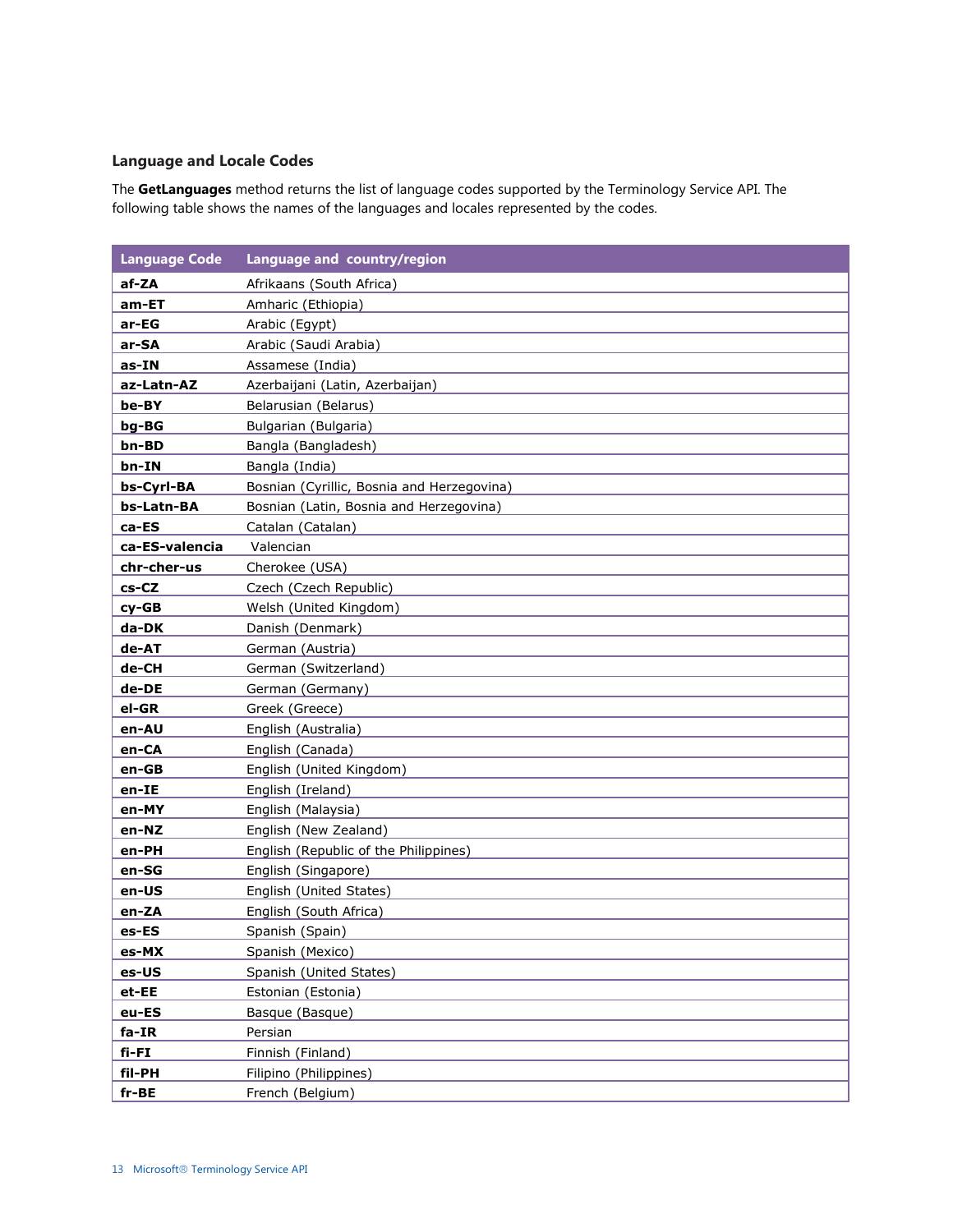| fr-CA      | French (Canada)                                    |
|------------|----------------------------------------------------|
| fr-CH      | French (Switzerland)                               |
| fr-FR      | French (France)                                    |
| fr-LU      | French (Luxembourg)                                |
| ga-IE      | Irish (Ireland)                                    |
| gd-GB      | Scottish Gaelic (United Kingdom)                   |
| gl-ES      | Galician (Galician)                                |
| gu-IN      | Gujarati (India)                                   |
| guc-VE     | Wayuu                                              |
| ha-Latn-NG | Hausa (Latin, Nigeria)                             |
| he-IL      | Hebrew (Israel)                                    |
| hi-IN      | Hindi (India)                                      |
| hr-HR      | Croatian (Croatia)                                 |
| hu-HU      | Hungarian (Hungary)                                |
| hy-AM      | Armenian (Armenia)                                 |
| id-ID      | Indonesian (Indonesia)                             |
| ig-NG      | Igbo (Nigeria)                                     |
| is-IS      | Icelandic (Iceland)                                |
| it-CH      | Italian (Switzerland)                              |
| it-IT      | Italian (Italy)                                    |
| iu-Latn-CA | Inuktitut (Latin, Canada)                          |
| ja-JP      | Japanese (Japan)                                   |
| ka-GE      | Georgian (Georgia)                                 |
| kk-KZ      | Kazakh (Kazakhstan)                                |
| km-KH      | Khmer (Cambodia)                                   |
| kn-IN      | Kannada (India)                                    |
| kok-IN     | Konkani (India)                                    |
| ko-KR      | Korean (Korea)                                     |
| ku-arab-IQ | Central Kurdish                                    |
| ky-KG      | Kyrgyz (Kyrgyzstan)                                |
| Ib-LU      | Luxembourgish (Luxembourg)                         |
| lo-LA      | Lao (Lao P.D.R.)                                   |
| It-LT      | Lithuanian (Lithuania)                             |
| lv-LV      | Latvian (Latvia)                                   |
| mi-NZ      | Maori (New Zealand)                                |
| mk-MK      | Macedonian (Former Yugoslav Republic of Macedonia) |
| ml-IN      | Malayalam (India)                                  |
| mn-MN      | Mongolian (Cyrillic, Mongolia)                     |
| $mr-IN$    | Marathi (India)                                    |
| ms-BN      | Malay (Brunei Darussalam)                          |
| ms-MY      | Malay (Malaysia)                                   |
| mt-MT      | Maltese (Malta)                                    |
| nb-NO      | Norwegian, Bokmål (Norway)                         |
| ne-NP      | Nepali (Nepal)                                     |
| nl-BE      | Dutch (Belgium)                                    |
| nl-NL      | Dutch (Netherlands)                                |
| nn-NO      | Norwegian, Nynorsk (Norway)                        |
| nso-ZA     | Sesotho sa Leboa (South Africa)                    |
| or-IN      | Oriya (India)                                      |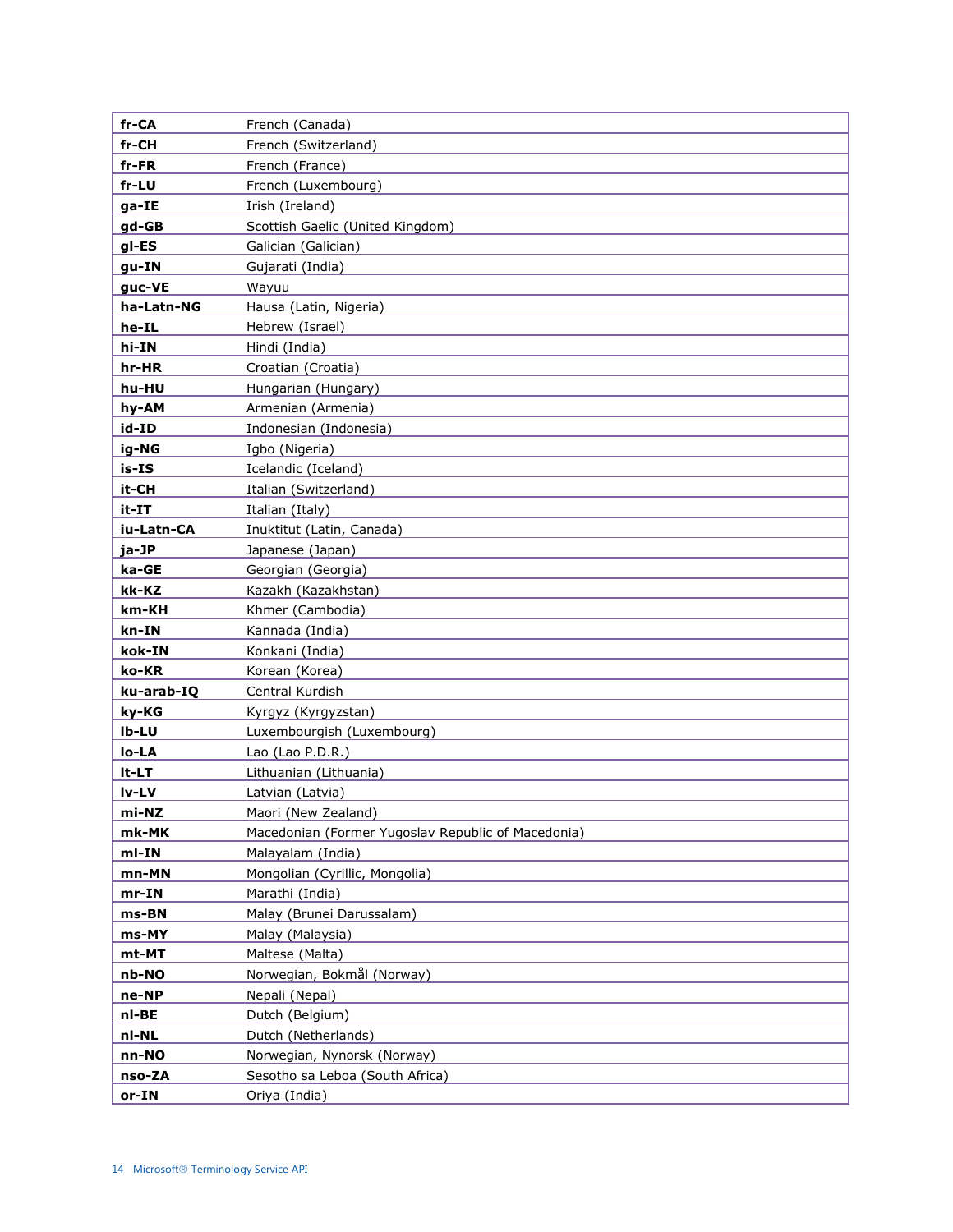| pa-arab-PK   | Punjabi (Pakistan)                              |
|--------------|-------------------------------------------------|
| pa-IN        | Punjabi (India)                                 |
| pl-PL        | Polish (Poland)                                 |
| prs-AF       | Dari (Afghanistan)                              |
| ps-AF        | Pashto (Afghanistan)                            |
| pt-BR        | Portuguese (Brazil)                             |
| pt-PT        | Portuguese (Portugal)                           |
| qut-GT       | K'iche' (Guatemala)                             |
| quz-PE       | Quechua (Peru)                                  |
| rm-CH        | Romansh (Switzerland)                           |
| ro-RO        | Romanian (Romania)                              |
| ru-RU        | Russian (Russia)                                |
| rw-RW        | Kinyarwanda (Rwanda)                            |
| sd-arab-pk   | Sindhi (Pakistan)                               |
| si-LK        | Sinhala (Sri Lanka)                             |
| sk-SK        | Slovak (Slovakia)                               |
| sl-SI        | Slovenian (Slovenia)                            |
| sq-AL        | Albanian (Albania)                              |
| sr-Cyrl-BA   | Serbian (Cyrillic, Bosnia and Herzegovina)      |
| sr-Cyrl-rs   | Serbian (Cyrillic, Serbia)                      |
| sr-Latn-rs   | Serbian (Latin, Serbia)                         |
| sv-SE        | Swedish (Sweden)                                |
| sw-KE        | Kiswahili (Kenya)                               |
| ta-IN        | Tamil (India)                                   |
| te-IN        | Telugu (India)                                  |
| tg-Cyrl-TJ   | Tajik (Cyrillic, Tajikistan)                    |
| th-TH        | Thai (Thailand)                                 |
| <b>Ti-ET</b> | Tigrinya (Ethiopia)                             |
| tk-TM        | Turkmen (Turkmenistan)                          |
| tn-ZA        | Setswana (South Africa)                         |
| tr-TR        | Turkish (Turkey)                                |
| tt-RU        | Tatar (Russia)                                  |
| ug-CN        | Uighur (PRC)                                    |
| uk-UA        | Ukrainian (Ukraine)                             |
| ur-PK        | Urdu (Islamic Republic of Pakistan)             |
| uz-Cyrl-UZ   | Uzbek (Cyrillic, Uzbekistan)                    |
| uz-Latn-UZ   | Uzbek (Latin, Uzbekistan)                       |
| vi-VN        | Vietnamese (Vietnam)                            |
| wo-SN        | Wolof (Senegal)                                 |
| xh-ZA        | isiXhosa (South Africa)                         |
| yo-NG        | Yoruba (Nigeria)                                |
| zh-CN        | Chinese Simplified (People's Republic of China) |
| zh-HK        | Chinese (Hong Kong S.A.R.)                      |
| zh-TW        | Chinese Traditional (Taiwan)                    |
| zu-ZA        | isiZulu (South Africa)                          |